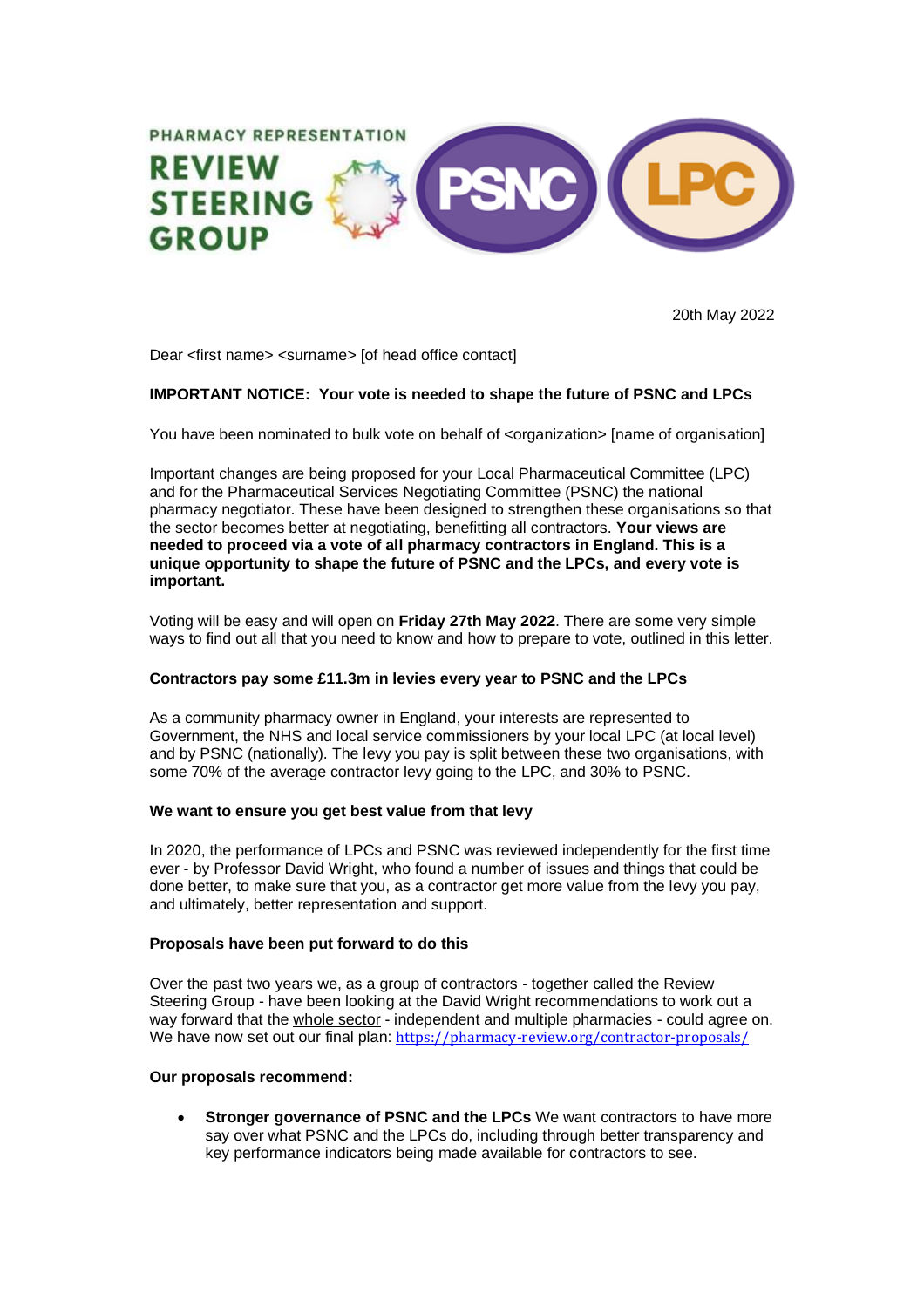- **Better alignment of LPCs with the local NHS** We want to stop the duplication of efforts at a local level, make sure every contractor gets the same services and value from their LPC wherever they are in the country, and make sure all our LPCs are best lined up to influence emerging local NHS bodies.
- **Appropriate resourcing of PSNC and the LPCs** We want to adjust how the levy is split between LPCs and PSNC – with a 13% redirection of the total annual contractor levy towards PSNC. This will give PSNC the resource it desperately needs to improve its negotiating capacity and capability, to allow for better local and national contractor engagement, and to introduce more support services so that LPCs can streamline what they do to focus on the activities that are of most value to contractors.
- **Stronger collaboration between PSNC and the LPCs** We need our representatives to be working better together, aligned to one vision and strategy, and our proposals include plans to make this happen and to reduce the duplication of effort across PSNC and the LPCs. This will help to improve the credibility of the sector externally, strengthening our negotiating position.

## **All of this will, we believe, ensure PSNC and the LPCs are representing you in the strongest way possible.**

## **We now need all contractors to vote on these proposals**

The ballot question will be: **Do you accept the proposals setting the direction for pharmacy representation? The response options to this question will be 'yes' or 'no'.** A positive vote from you will set a clear path for change for PSNC and the LPCs to respond to, remaining accountable to you as the contractors who fund them. A 'no' vote will mean no changes to either PSNC or LPCs, and as consequence we believe your representative organisations will continue to struggle to get better outcomes on your behalf.

#### **This is a unique chance for all contractors to help shape LPCs and PSNC for the future : all contractors are being asked to vote. You can cast your vote online from May 27th**

The vote is being run by **Civica Election Services** (formerly Electoral Reform Services) who are managing and overseeing the vote and acting as Independent Scrutineer, to ensure the impartiality and integrity of the process.

# **What you should do upon receiving this notice**

- 1. If you are not the person responsible for **bulk voting on behalf of your organisation,** please bring the contents of this communication urgently to the attention of a senior decision maker.
- 2. **Read our full proposals at:** [https://pharmacy](https://pharmacy-review.org/contractor-proposals/)[review.org/contractor-proposals/](https://pharmacy-review.org/contractor-proposals/). **You can also watch our two animations which are just three minutes long each at:** [https://pharmacy](https://pharmacy-review.org/animations/)[review.org/animations/](https://pharmacy-review.org/animations/)**or scan the QR code to take you straight to the proposals.**
- 3. Look out for voting instructions including the electronic voting notice with a unique link, weighted for your pharmacies, to be sent out from [takepart@cesvotes.com](mailto:takepart@cesvotes.com) on Friday 27th May 2022.



4. **Please complete the RSG bulk voter webform now to confirm receipt of this message and also to provide backup contact**